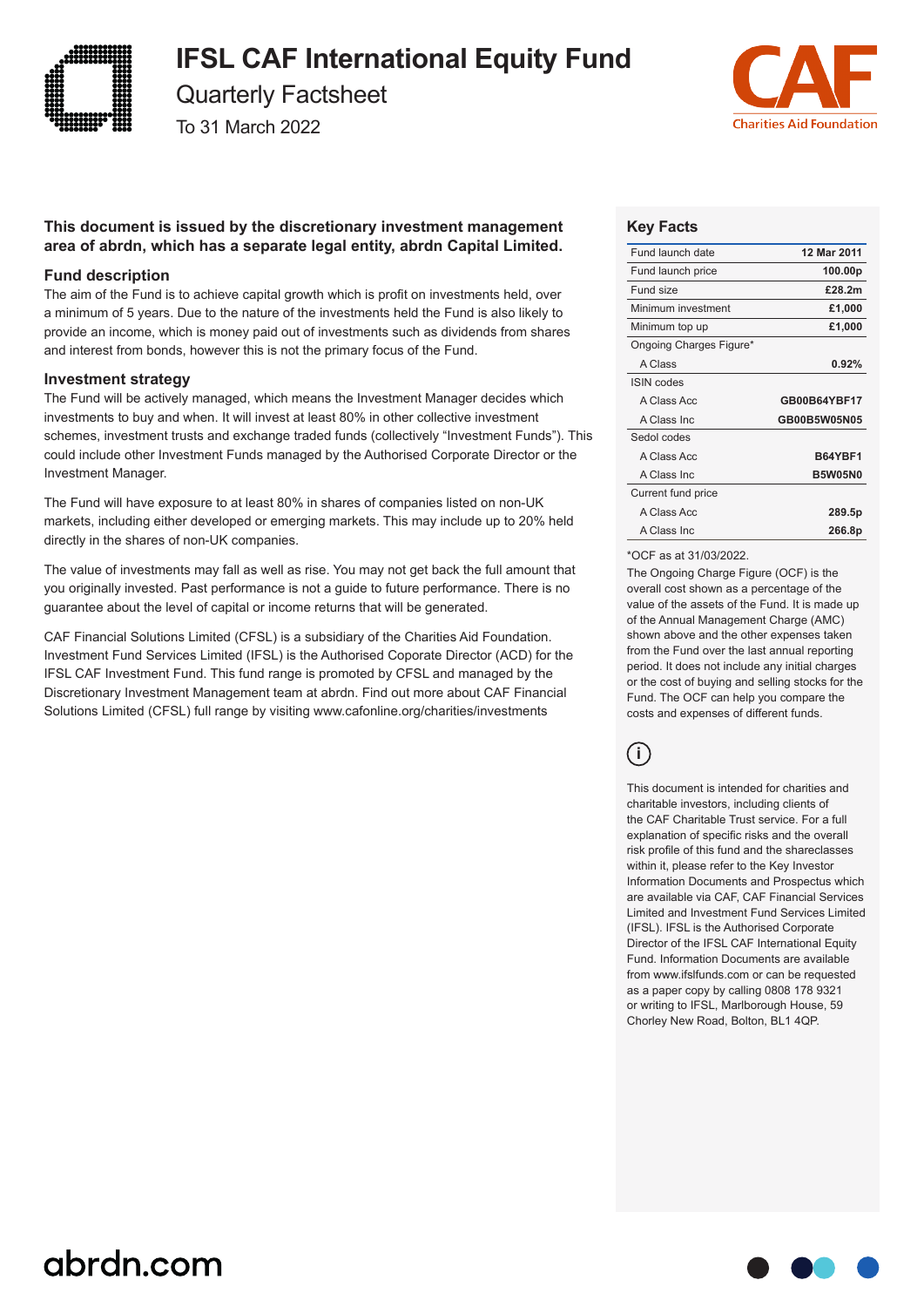#### **Performance**



The performance of the fund\*\* has been calculated using bid to bid basis, based on an Annual Management Charge (AMC) of 1.00%, gross income re-invested and excludes initial charges. The Comparative Index performance is on a Total Return basis.

\*\* IFSL CAF International Equity Fund A, B and C Class

Under abrdn management from 01.04.21

Source: Morningstar (Fund) and Thomson Reuters DataStream (Comparative Index)

Note: Past performance is not a reliable indicator of future results.

#### **Discrete calendar year performance**

|                                                    | 2021<br>(%) | 2020<br>(%) | 2019<br>(%) | 2018<br>(%) | 2017<br>(%) |
|----------------------------------------------------|-------------|-------------|-------------|-------------|-------------|
| IFSL CAF International Equity Fund A Acc<br>Class  | 19.56       | 11.70       | 21.30       | $-6.18$     | 14.32       |
| IFSL CAF International Equity Fund A Inc.<br>Class | 18.66       | 10.51       | 19.48       | $-7.54$     | 12.63       |
| MSCI All Countries World Ex UK                     | 20.13       | 14.54       | 22.71       | $-2.94$     | 13.97       |

Source: Morningstar (Fund) and Thomson Reuters DataStream (Comparative Index)

Under abrdn management from 01.04.21

#### **Cumulative performance**

|                                                          | Quarter (%) | YTD<br>$(\%)$ | 1 Year<br>$(\%)$ | 3 Years<br>$(% \mathbf{a})$ (% p.a.) | 5 Years<br>(% p.a.) |
|----------------------------------------------------------|-------------|---------------|------------------|--------------------------------------|---------------------|
| <b>IFSL CAF International Equity Fund A Acc</b><br>Class | $-3.20$     | $-3.20$       | 10.23            | 13.23                                | 9.92                |
| IFSL CAF International Equity Fund A Inc.<br>Class       | $-3.86$     | $-3.86$       | 9.14             | 11.82                                | 8.40                |
| MSCI All Countries World Ex UK                           | $-2.79$     | $-2.79$       | 12.66            | 14.34                                | 11.38               |
| IA Global                                                | $-5.23$     | $-5.23$       | 8.24             | 12.55                                | 9.78                |

Source: Morningstar (Fund) and Thomson Reuters DataStream (Comparative Index) Under abrdn management from 01.04.21

**Past performance is not a reliable indicator of future results.** The price of shares and the income from them may go down as well as up and cannot be guaranteed; an investor may receive back less than their original investment.

For full details of the fund's objective, policy, investment and borrowing powers and details of the risks investors need to be aware of, please refer to the prospectus.

For a full description of those eligible to invest in each share class please refer to the relevant prospectus.

#### **Key Risks**

- The Fund will be exposed to stock markets and market conditions can change rapidly.
- Prices can move irrationally and be affected unpredictably by diverse factors, including political and economic events.
- Changes in exchange rates may affect the value of your investment.
- In certain market conditions some assets may be less predictable than usual. This may make it harder to sell at a desired price and/or in a timely manner.
- In extreme market conditions redemptions in the underlying funds or the Fund itself may be deferred or suspended.
- The Fund may invest a large part of its assets in other funds for which investment decisions are made independently of the Fund. If these perform poorly, the value of your investment is likely to be adversely affected. Investment in other funds may also lead to duplication of fees and commissions.
- The Fund's investments may be subject to counterparty risk, which is the risk that a party to a transaction will fail to meet its obligations. Some or all of these obligations may arise as a result of the Fund holding investments where returns are linked to financial contracts, known as derivatives.
- The Fund may enter into various financial contracts (known as derivatives) in an attempt to protect the value of the Fund's assets or to reduce the costs of investing, although this may not be achieved.
- Past performance is not a reliable indicator of future returns. Capital is at risk.

A more detailed description of the risks that apply to this Fund can be found in the Fund's prospectus.

## abrdn.com